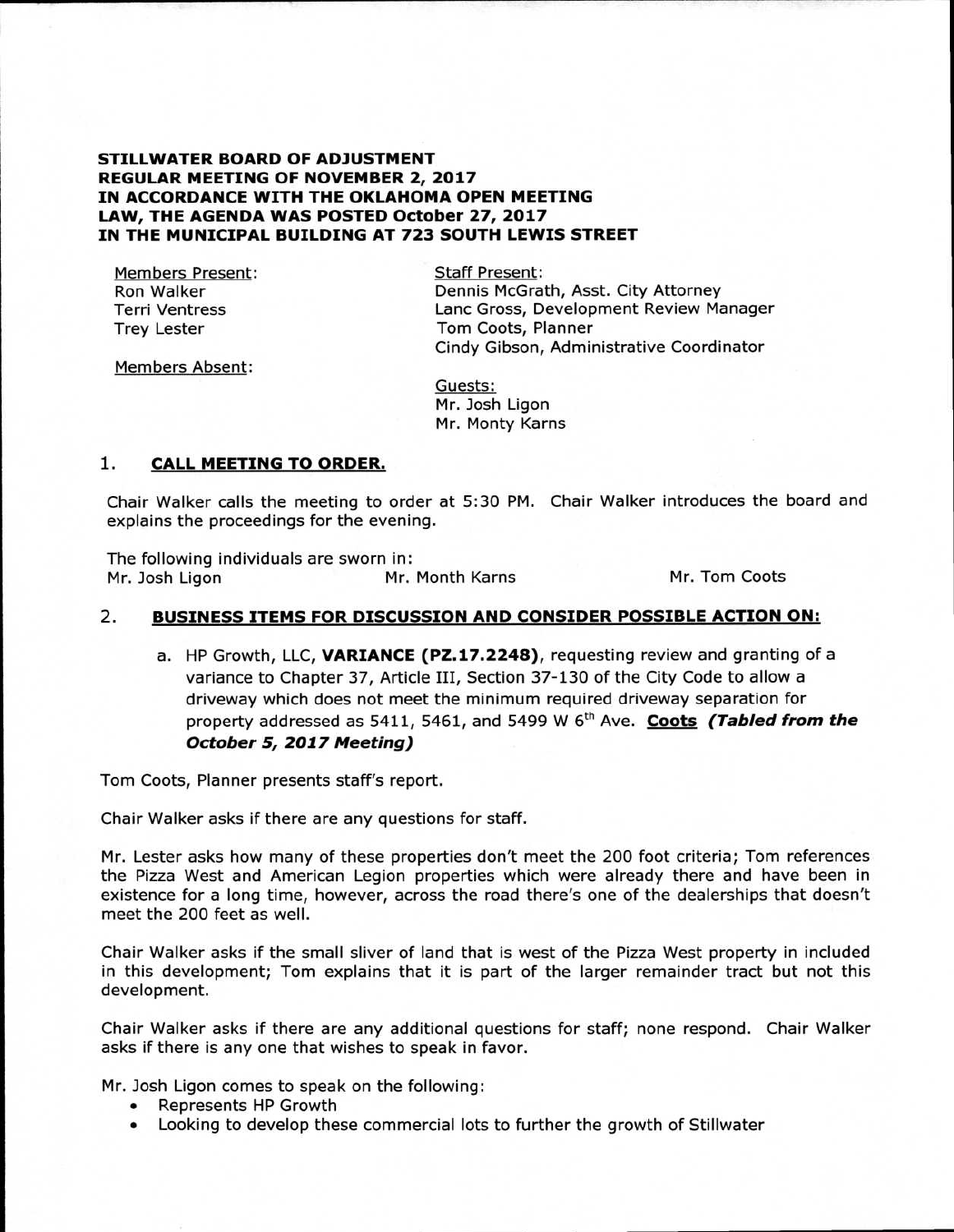# Stillwater Board of Adjustment Minutes **Page 2 of 5** and 2 of 5 Regular Meeting of November 2, 2017

- This site is for two commercial retail shops
- Appreciates the Board's time
- Requesting a variance for the driveway separations
- Looking to develop now and in the future, in excess of five (5) plus acres
- Given the layout and situation with access, this variance is a must
- Without it, the hardship is on the development for egress / ingress access among other issues
- Would like to re-iterate that the west drive is the only western proposed road and is the only one that is non-conforming
- Additionally, the two parcels that have the frontage are the only property that they own
- Does not own the rear property
- Will be providing access through this development to the rear property but have no control over that development
- That portion of the development is slated for multi-family residential; can't speak for that developer but that is what he has been told
- Initially reached out to ODOT, provided site plan and ODOT did approve the permit at that time and provide it to the developer and to the City; however, since then it has been rescinded
- Ask the Board to approve the request due to the nature of the project and not limit the development by not allowing them to create the second drive. Allowing one drive for the project as a whole will create considerable congestion. The situation compounds when one takes into account the maintenance and liability concerns of having shared accesses and specifically, allowing access onto the back portion
- Spreading out the drives would allow some relief to the congestion
- Speed limit is 65 miles per hour in front of this development; however, there is that one sign giving a warning for the speed to decrease down to 55
- As staff pointed out, the 55 is still above the limit
- In conclusion, looking to alleviate this access hardship but alleviating the congestion that will be created with a single drive as well as maintenance, use and liability issues between all parties
- Approval of this variance is not necessarily to change the code; looking for a variance so as to complete this development
- The non-conforming nature of this situation warrants the request for said variance and the variance speaks for itself and believes this would be the minimum to alleviate that hardship
- Reviews the slides

Chair Walker asks if there are any questions for Mr. Ligon.

Mr. Lester asks him what he believes to be so peculiar about this property; Mr. Ligon states that the large parcel to the south and this development, two large retail stores, will create additional traffic congestion.

Chair Walker asks about the distance to the west access; Mr. Ligon responds that it is 103 feet for the west and the highest distance of a 50 mile per hour speed is 200 feet and as staff pointed out, there are many drives in this area that do not meet that.

Chair Walker asks if Mr. Ligon can tell him how far it would be to the Pizza West drive if this drive isn't approved; Mr. Ligon responds that he does not know the distance.

Chair Walker comments about being able to work out something with that driveway to the west; Mr. Ligon responds that they have contacted the VFW and the issue arose regarding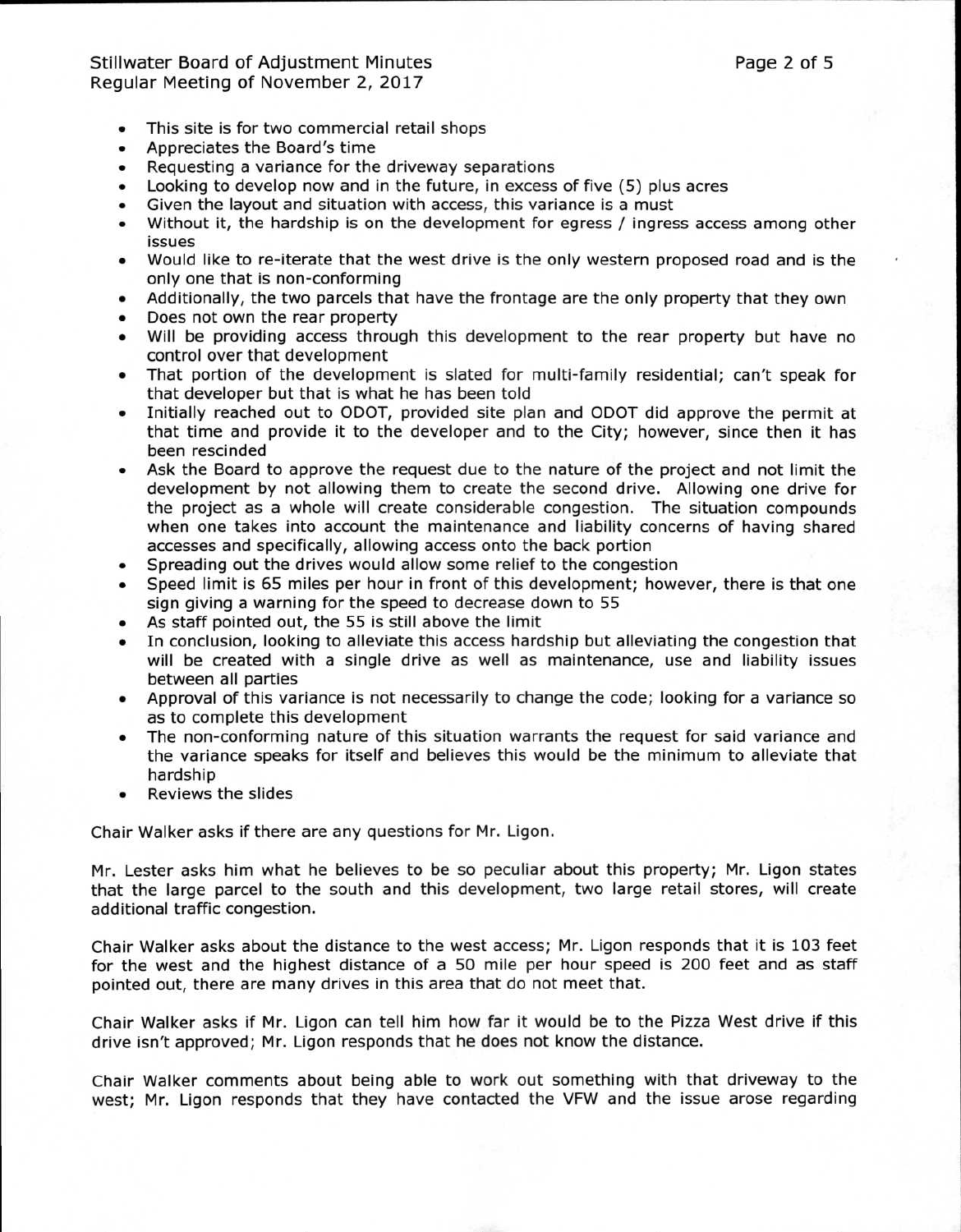# Stillwater Board of Adjustment Minutes **Page 3 of 5** and Page 3 of 5 Regular Meeting of November 2, 2017

maintenance and liability issue and then the issue becomes neither party wants to take on that burden of maintaining the drive that is accessed by others.

Discussion is held regarding having communicated with the VFW; accesses having been discussed; and it being more of a legal issue.

Chair Walker asks if there are any additional questions for Mr. Ligon; none respond. Chair Walker asks if there is any one else that wishes to speak in favor; none respond. Chair Walker asks if there is any one that wishes to speak in opposition; none respond. Chair Walker asks if there are any additional comments.

Mr. Monty Karns, Director of Transportation and Stormwater Services for the City of Stillwater comes to speak on the following:

- Appreciates the applicant's dilemma
- Continues to be pro-development
- Concerned about the number of driveways
- Meet with ODOT about improving this area but decided to keep the speed at 55 miles per hour
- Tries to limit the number of drives as much as possible
- Applicant mentioned the liability of maintaining the drive for VFW there would be the same liability for the property to the south
- Don't know what the future holds nor do we know what is going to happen with the VFW property
- If and/or when those properties to the west re-develop, then the non-conforming driveways will be addressed at that time
- Here to answer any questions

Chair Walker asks for confirmation about the properties to the west being grandfathered at this time, however, if they are redeveloped are they grandfathered; Monty responds yes, they are currently grandfathered but more than likely the lots will be combined to be redeveloped and the driveways would be addressed at that time.

Discussion is held about access roads; redevelopment of lots and reconfiguration of access points; speed limit figuring into the driveway spacing; safety being of a prime concern for turning traffic; easements have been issued for access to the south property; and possible shared access if the VFW property redevelops at a later point.

Mr. Ligon returns for rebuttal and elaborates further on access to the southern property; safety being a prime concern; and reiterates the need for two access points.

Mr. Lester asks what their other course of action is; Mr. Ligon responds that the project would not be dead in the water but does not know of another option.

Mr. Lester asks staff if there is any other option; Tom responds that there is one access and another option is to have shared access with the American Legion property through their property or it would be acceptable to improvement the American Legion property and access through it if additional access is desired.

Discussion is held regarding verification of the distance from the Pizza West driveway; making the situation better by removing one driveway; there is a code allowance for making the situation better by moving an existing driveway; the applicant is here because there are other options; and planning staff being of the opinion that there is a possible design with one driveway to serve all three (3) needs.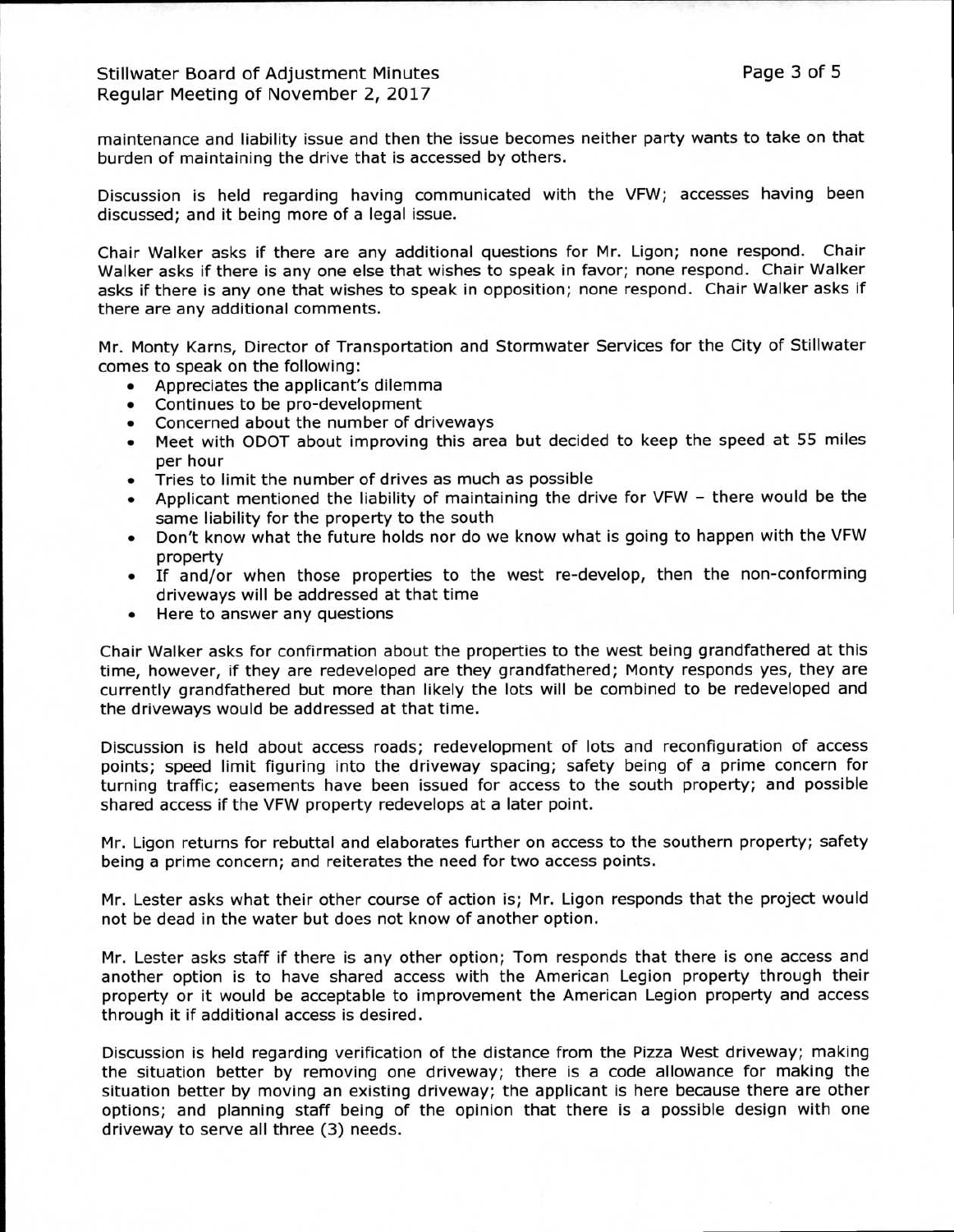Tom presents criteria and alternatives.

Mr. Ligon returns to comment:

- Connection to the VFW is a legal language issue
- Don't have control of the rear lot
- Have been trying to look for alternatives
- Liability concern of the retailer for traffic coming from the VFW
- Topography issues
- All 3 parcels are separately owned

Mr. Lester asked if the developer approached the VFW to offer access through their property; Mr. Ligon responds yes but talks seem to fall through when it comes to the maintenance issue.

Chair Walker asks for Board discussion.

Mrs. Ventress comments about being very pro-development; has a large safety concern and not sure she can get passed that; having to slow down to 35 miles per hour is a major safety concern in this area.

Mr. Lester comments about being in the same boat as Mrs. Ventress; having a major safety concern; and trying to figure out how this would not be a safety concern and can't do it.

Chair Walker comments about having a safety concern; developer has expressed safety concern within the development and at the highway; hopes they can give access to the VFW; the driveway to the east of the site is across from the Highway 51 crossover which would be used more for access because people aren't going to want to drive on down the highway and circle back; and it seems to be a financial issue.

Mrs. Ventress states that this request would cause substantial detriment to the public good and impairs the intent of the ordinance.

Mr. Lester states that he would like to give them another opportunity to provide additional information by tabling. Mr. Ligon expressed that tabling is not of interest as he doesn't know what additional information he could bring.

Chair Walker asks if there is a motion to deny and if so, the criteria does not have to be gone through.

Mr. Ligon states that it is a safety concern to have traffic exit the location at one point and the small American Legion and larger corporation doesn't come together on the legal language; and another exception is that the other three (3) driveways will not be used to the extent this site will be used for, especially when the multi-family is developed.

Mr. Lester asks Monty if there is any added safety benefit to adding this driveway; Monty responds that he can't think of any benefit to the way it is proposed.

**Mr. Lester moved, Mrs. Ventress seconded to deny the request based upon the inability to meet the criteria #3 because this could be a potential detriment to public safety.** 

| <b>Roll Call:</b> | Walker | Ventress | Lester | Vacant | Vacant |
|-------------------|--------|----------|--------|--------|--------|
|                   | Yes    | Yes      | Yes    | N/A    | N/A    |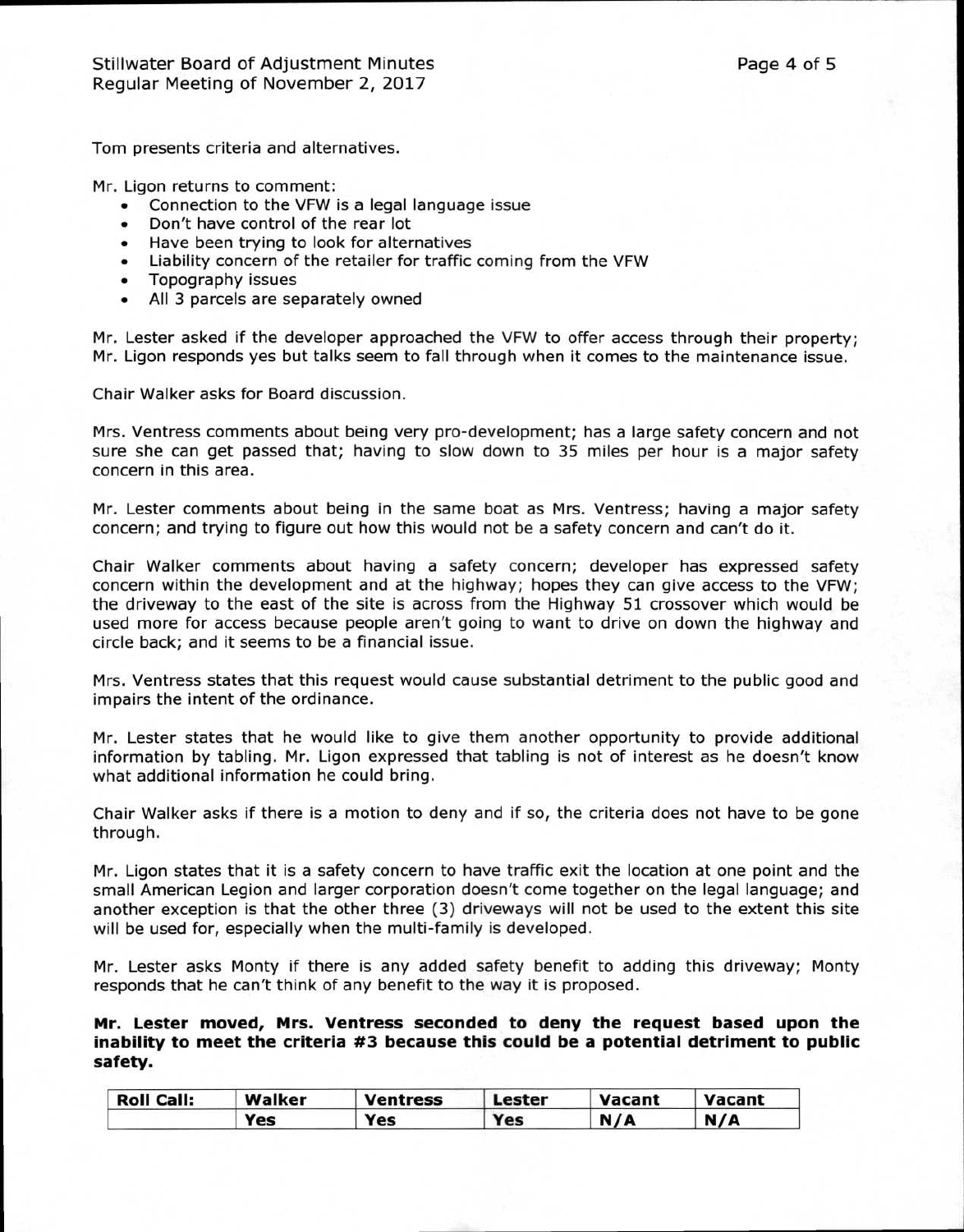Time: 54 Minutes

### 3. **APPROVAL OF THE MEETING SUMMARY FOR DISCUSSION AND POSSIBLE ACTION:**

a. Regular Meeting of July 7, 2016

Chair Walker asks if there are any changes and/or corrections; none respond.

#### **Mr. Lester moved, Mrs. Ventress seconded to approve the regular meeting summary of July 7, 2016.**

| <b>Roll Call:</b> | Walker | <b>Ventress</b> | Lester | Vacant | Vacant |
|-------------------|--------|-----------------|--------|--------|--------|
|                   | Yes    | Yes             | Yes    | N/A    | N/A    |

b. Regular Meeting of October 5, 2017

Chair Walker asks if there are any changes and/or corrections; none respond.

#### **Chair Walker moved, Mr. Lester seconded to approve the regular meeting summary of October 5, 2017.**

| <b>Roll Call:</b> | Walker | Ventress | Lester | <b>Vacant</b> | <b>Vacant</b> |
|-------------------|--------|----------|--------|---------------|---------------|
|                   | Yes    | Yes      | Yes    | N/A           | N/A           |

Time: 2 Minutes

# **4. MISCELLANEOUS ITEMS FROM STAFF FOR DISCUSSION AND POSSIBLE ACTION:**

a. Next regular meeting is scheduled for December 7, 2017.

### **5. ADJOURNMENT**

This regular meeting of the Board of Adjustment adjourned with all members in attendance in agreement at approximately 6:26 p.m.

Prepared by - Cindy Gibson, Admin. Coordinator

Approved by:  $\sqrt{\frac{m}{m}}$ 

Stillwater Board of Adjustment